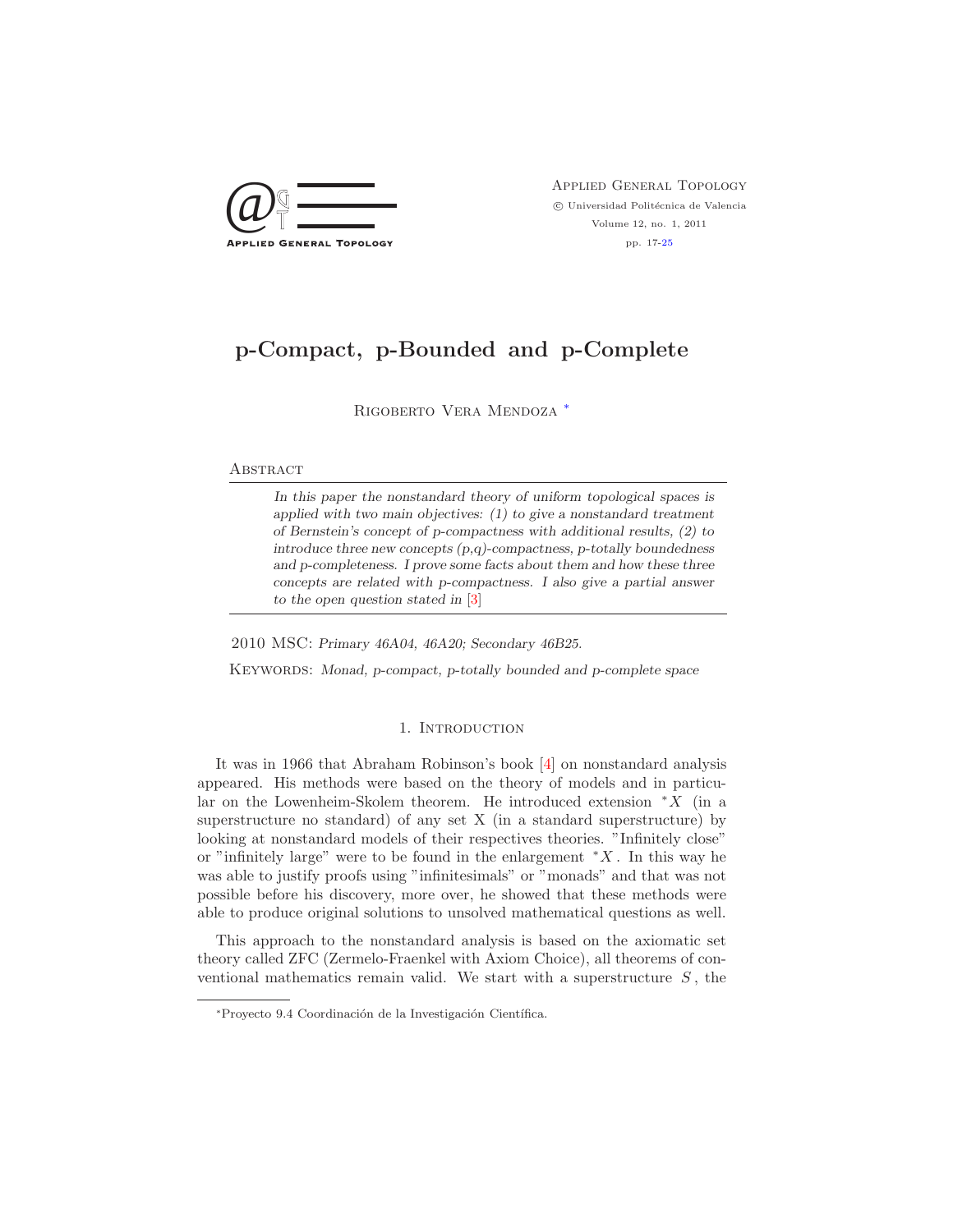sets  $A, B, X$ , etc. are set of individuals in S. The extensions or enlargements  $*A, *B, *X$ , etc. are sets in the superstructure  $\hat{S}$ .

Nonstandard analysis is a technique rather than a subject. Aside from theorems that tell us that nonstandard notions are equivalent to corresponding standard notions, all the results we obtain can be proved by standard methods. Therefore, the subject can only be claimed to be of importance insofar as it leads to simpler, more accesible expositions, or, more important, to mathematical discoveries. In writing formulas we use conventional symbols such that  $\epsilon$ ,  $=$ ,  $\forall$ ,  $\exists$ ,  $\Rightarrow$ ,  $\lor$ ,  $\land$ ,  $\sim$ ,  $()$  etc.

# 2. Some Notions of Nonstandard Theory

The nonstandard enlargements satisfies the following properties:

 $A \subset {}^*A$ ,  ${}^*(A \cap B) = {}^*A \cap {}^*B$ ,  ${}^*(A \cup B) = {}^*A \cup {}^*B$ ,  $A \subset B \Rightarrow {}^*A \subset {}^*B$ ,  $*(A \times B) = *A \times *B$ ,  $*(A \setminus B) = *A \setminus *B$ ,

 $A = {}^*A \Leftrightarrow A$  is a finite set. Therefore,  ${}^*N \backslash N$ ,  ${}^*R \backslash R$  are non empty sets whose elements are called "infinite large numbers".

In general, for any infinite set  $X, *X \setminus X \neq \emptyset$ 

Each function  $f: A \to B$  has an "extension"  $*f: A \to B$ . For this we observe that  $f \subset A \times B$ , so that,  $*f \subset {}^*A \times {}^*B$ 

Given a topological space  $(X, t)$  and  $z \in {}^*X$ , the monad of z is

$$
\mu(z) = \bigcap \{ ^*O \mid O \in t \text{ and } z \in {}^*O \}
$$

The space  $(X, t)$  is Hausdorff  $\Leftrightarrow \forall x, y \in X$ ,  $\mu(x) \cap \mu(y) = \phi$ We denote by  $\hat{X} = \bigcup \{ \mu(x) | x \in X \}$ 

Let L denote a language in the standard superstructure and by  $\hat{L}$  we denote de corresponding language in the nonstandard superstructure. A formula of L in which no variable has a free occurrence is called a sentence of L. For each sentence  $\alpha \in L$  we have correspondent sentence  $^* \alpha \in L$ .

 $\alpha = \alpha \Leftrightarrow \alpha$  contains only constants  $b \in S$ 

Let  $\alpha$  be a sentence of L, we will denote  $\models \alpha$  if "  $\alpha$  is true in S"; we will denote  $* \models * \alpha$  if  $" * \alpha$  is true in  $\hat{S}$ "

**Transfer Principle (TP)**: The admisible proposition  $\alpha \in (\hat{S}, \mathcal{L})$  is true  $\Leftrightarrow$  \* $\alpha \in (*\hat{S}, * \mathcal{L})$  is true.

$$
\models \alpha \Leftrightarrow * \models * \alpha
$$

For instance,  $A \cap B \neq \phi \Leftrightarrow {}^*A \cap {}^*B \neq \phi$ ,  $A \subset B \Leftrightarrow {}^*A \subset {}^*B$ , etc.

The TP provides one of the basic tools of nonstandard analysis. A mathematical theorem that is equivalent to  $\models \alpha$  for some sentence  $\alpha \in L$  can be proved by showing instead that  $* \models * \alpha$  [\[1\]](#page-8-3).

A relation  $R \subset A \times B$  is called concurrent if given  $a_1, a_2, ..., a_n \in dom(R)$ there exists  $b \in B$  such that  $(a_i, b) \in R$  for all  $i = 1, 2, ..., n$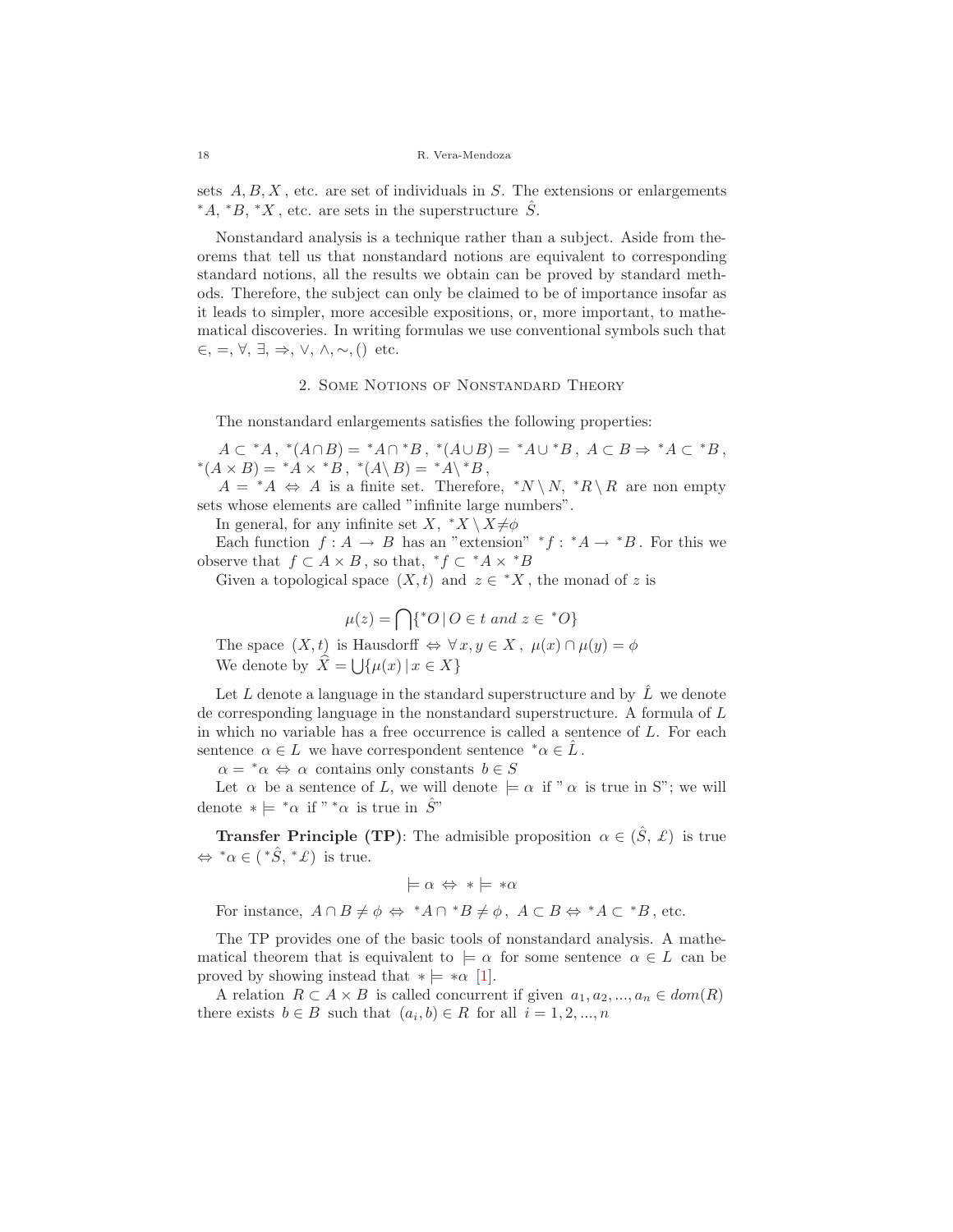**Concurrence Theorem (CT)**: If  $R$  is a concurrent relation then there exists  $b \in {}^*B$  such that  $({}^*a, b) \in {}^*R$  for all  $a \in A$ 

We only will consider Hausdorff uniform topological spaces  $(X, t)$ , with uniformity U. Then, on  $*X$  we will consider three non-Hausdorff topologies: a)  $\tau_U$  will be the topology generated by the sets  $*$ O such that

 $O \in t$ .

b)  $\hat{\tau}_U$  will be the uniform topology on  $^*X$  given by the

uniformity 
$$
\hat{U} = \{^*V | V \in U\}.
$$

c)  $\tau_i$  the topology generated by  $\{ A \mid A \subset X \}.$ 

A basis of  $\tau_U$  is  $\{^*V(x) | x \in X, V \in U\}.$ 

A basis of  $\hat{\tau}_U$  is  $\{^*V(z) | z \in ^*X, V \in U\}.$ 

For any  $z \in {}^*X$ ,  $\mu(z)$ ,  $o(z)$  and  $i(z)$  will denote the monads of z for the topologies a), b) and c) respectively.

 $\tau_U$  and  $\hat{\tau}_U$  agree on X, thereby  $\mu(x) = o(x) \,\forall x \in X$ , in general  $\tau_U < \hat{\tau}_U$ . On the other hand,  $i(x) = \{x\} \forall x \in X$  and  $\tau_U < \tau_i$ .

So that,  $i(z) \subset \mu(z)$  and  $o(z) \subset \mu(z)$ . The bigger the topology the smaller the monad.

If  $f: (X,t) \to (Y,t')$  is a continuous function then

\*f:  $(*X, \tau_U) \to (*Y, \tau_U')$  is a continuous function.

Any function  ${}^*f:({}^*X,\tau_i)\to ({}^*Y,\tau'_i)$  is continuous.

The topology on the set of natural numbers  $N$  always be the discrete topology.

For any  $p \in {}^*N \setminus N$  and any topological space X

$$
\beta_p' X = \bigcup \{ \mu(^* f(p)) \mid f : N \to X \}.
$$

## 3. p-Compactness

**Definition 3.1.** Let  $p \in {}^*N \setminus N$  be and  $\{z_n | n \in N\} \subset {}^*X$ . We will say that  $z \in {}^*X$  is a p-limit of the sequence  $\{z_n\}$   $(z = p - \lim z_n)$  if z is an accumulation point of the sequence such that for each  $O \in t$ , with  $z \in {^*O}$ ,

$$
p \in \mathbf{A} \{ n \in N \, | \, z_n \in \mathbf{A} O \}.
$$

**Lemma 3.2.** If  $f: X \to Y$  is a continuous function and  $z \in {^*X}$  is a p-lim of  $\{z_n\}$  ⊂ \* X then \*  $f(z) = p - \lim {}^{*} f(z_n)$  in \*Y.

*Proof.* Let  $W \subset Y$  be an open set such that  $*f(z) \in *W$  and let  $O \subset X$  be open such that  $z \in {^*O}$  and  ${^*f(^*O)} \subset {^*W}$ . Hence,

$$
p \in {}^{*}\{n \in N \,|\, z_n \in {}^{*}O\} \subset \{n \in N \,|\, {}^{*}f(z_n) \in {}^{*}W\}.
$$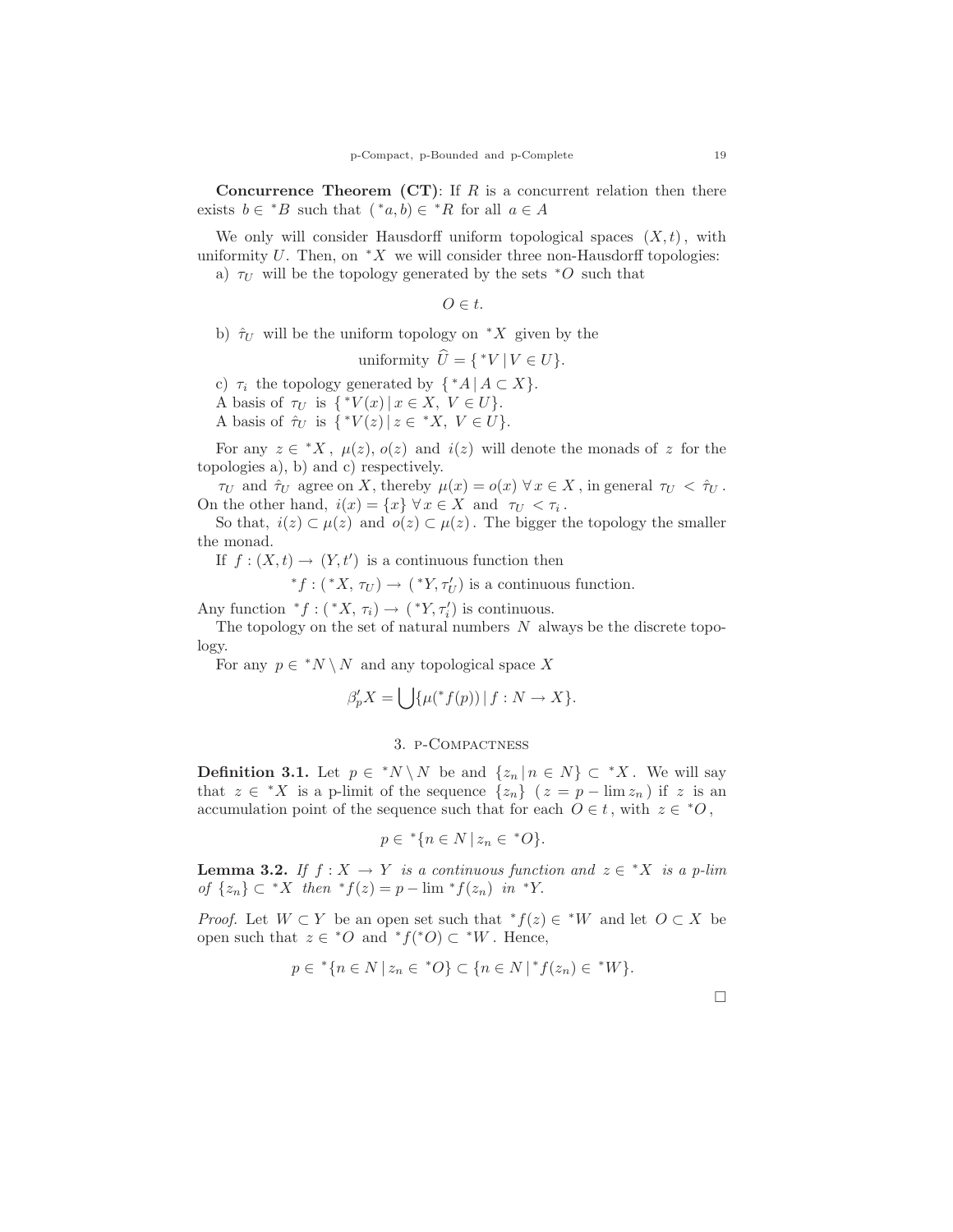Theorem 3.3.  $z = p - \lim x_n \Leftrightarrow x_p \in \mu(z)$ .

*Proof.*  $\Rightarrow$  ) Let  $O \in t$  such that  $z \in {}^*O$ , by definition  $x_p \in {}^*O$ .

 $\Leftarrow$ ) Let  $O \in t$  be such that  $z \in {^*O}$ . The following sentence is true in the nonstandard structure  $(\exists n \in {}^*N)(x_n \in {}^*O)$ , by the PT  $(\exists n \in N)(x_n \in O)$ is true, i.e.,  $A = \{n \in \mathbb{N} \mid x_n \in \mathbb{O}\} \neq \emptyset$  y,  $p \in {^*A}$ .

**Proposition 3.4.** Let  $p, q \in {}^*N \setminus N$ . If there exists  $f : N \to N$  such that  $p = q - \lim\{f(n)\}\ \text{then }\ {}^*f(q) \in \beta'_pN.$ 

*Proof.* 
$$
p \in {}^*O \Rightarrow {}^*f(q) \in {}^*O \Rightarrow \mu({}^*f(q)) \subset \mu(p)
$$
.

**Proposition 3.5.** If for  $\{x_n\} \subset X$  there exists  $\{x_{n_k}\} \to x \in X$  such that  $p \in {}^*\{n_k\},\$  then  $x = p - \lim x_n$ .

**Definition 3.6** ([\[3\]](#page-8-1)). A topological space  $(X, t)$  is p-compact if every sequence in  $X$  has a p-limit in  $*X$ 

$$
\widehat{X} = \bigcup \{ \mu(x) \, | \, x \in X \}.
$$

 $X \subset \widehat{X} \subset \beta'_p X$  taking for each  $x \in X$   $f : N \to X$ ,  $f(n) = x$ 

**Theorem 3.7.**  $(X, t)$  is p-compact  $\Leftrightarrow \hat{X} = \beta_p' X$ .

*Proof.*  $\Rightarrow$  ) The contention left to proof is  $\hat{X} \supset \beta_p' X$ 

Let  $\{x_n\} \subset X$  be such that  $q \in \mu(x_p)$ . Since  $x_p \in \mu(x)$  for some  $x \in X$ , this implies that  $q \in \mu(x_p) \subset \mu(x)$ 

 $\Leftarrow$ ) Nothing left to prove.

Corollary 3.8.  $(X, t)$  compact  $\Rightarrow$  p-compact for all  $p \in {}^*N \setminus N$ .

*Proof.* 
$$
\widehat{X} \subset \beta_p' X \subset {}^*X = \widehat{X}
$$
.

**Definition 3.9.** Let  $t_p$  be the topology generated by the set  $\{O \in t \mid {}^*f(p) \notin {}^*O \}$ for some  $f : N \to X$  t<sub>p</sub> is closed under intersections.

**Lemma 3.10.** X  $t_p$ -compact implies p-compact.

**Proposition 3.11.**  $(X, t)$  p-compact implies for each numerable  $t_p$ -cover of X has a finite sub-cover.

**Corollary 3.12.** If X is p-compact and  $t_p$ -Lindelof then it is  $t_p$ -compact.

**Definition 3.13** (Comfort Order).  $p \leq_C q$  (in \*N \ N )if  $(X, t)$  q-compact implies p-compact [\[2\]](#page-8-4).

Corollary 3.14. If  $\beta'_p X \subset \beta'_q X$  then X q-compact implies p-compact.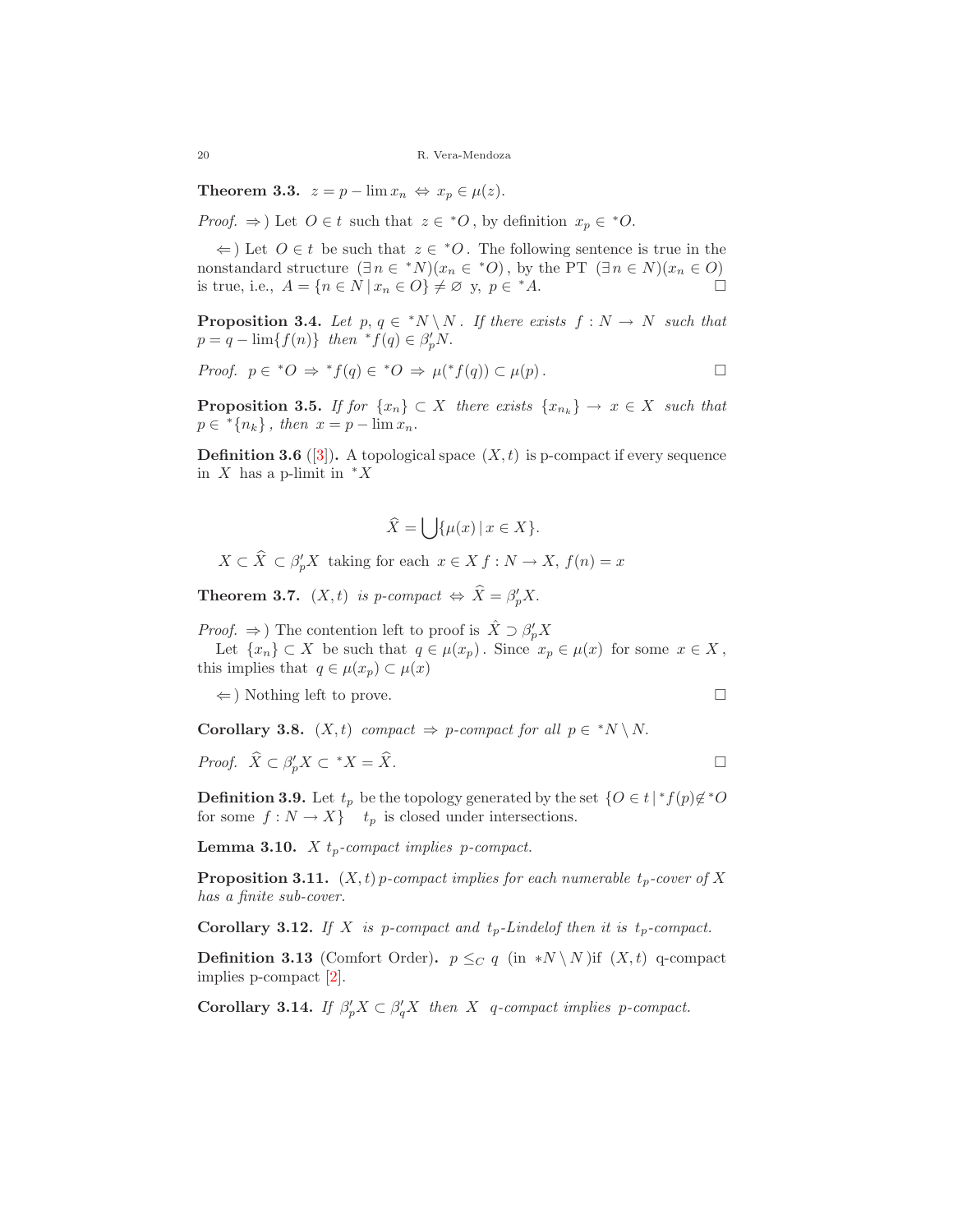## 4.  $(p, q)$ -COMPACTNESS

Definition 4.1.  $p \otimes q = \{A \subset N \times N \mid (p,q) \in {}^*A\}.$ 

**Definition 4.2.** A topological space  $(X, t)$  is  $(p, q)$ -compact if for each  $f: N \times N \to X$  there exists  $x \in X$  such that for every  $x \in O \in t$ ,

$$
{}^*f(p,q) \in \mu(x) \ \text{y} \ (p,q) \in {}^* \{ (m,n) \ | \ f(m,n) \in O \}.
$$

**Theorem 4.3.**  $(X, t)$  is  $(p, q)$ -compact if and only if it is p and q compact. *Proof.*  $\Rightarrow$  ) Let us prove that X is p-compact. Let  $f : N \rightarrow X$  and  $\pi_1 : N \times N \rightarrow N$  be the projection in the first coordinate, then  $f \circ \pi_1 : N \times N \to X:$  By hypothesis there exists  $x \in X$  such that  ${}^*f(p) = ({}^*f \circ {}^*\pi_1)(p,q) = {}^*(f \circ \pi_1)(p,q) \in \mu(x)$  and for each  $x \in O \in t$ 

$$
(p,q) \in {}^{*}{(m,n) | f(m) = (f \circ \pi_1)(m,n) \in O}
$$
 i.e.,

$$
\{(m,n) | f(m) = (f \circ \pi_1)(m,n) \in O\} \in p \otimes q.
$$

This implies that

$$
p = {}^{*}\pi_{1}(p,q) \in {}^{*}\pi_{1}^{*}(\{(m,n) | f(m) = (f \circ \pi_{1})(m,n) \in O\}) =
$$
  
= {}^{\*}\{m \in N | f(m) \in O\}.

Analogous proof for  $(f \circ \pi_2) : N \times N \to X$ . Since X is q-compact, there exists  $y \in X$  such that

$$
{}^*f(q) = {}^*(f \circ \pi_2)(p, q) \in \mu(y) \text{ and for each } y \in U \in t,
$$
  
\n
$$
(p, q) \in {}^*\{(m, n) | (f \circ \pi_2)(m, n) \in U\}, \text{ i.e.,}
$$
  
\n
$$
\{(m, n) | f(n) = (f \circ \pi_2)(m, n) \in U\} \in p \otimes q.
$$

This implies that

$$
q = {}^{*}\pi_{2}(p,q) \in {}^{*}\pi_{2}({}^{*}\{(m,n) | f(n) = (f \circ \pi_{2})(m,n) \in U\})
$$
  

$$
\in {}^{*}\{n \in N | f(n) \in U\}.
$$

 $\Leftarrow$ ) Let us consider  $f : N \times N \rightarrow X$ . To prove that there exists  $x \in X$ such that  $*f(p,q) \in \mu(x)$ . For each  $n \in N$  we define  $f_n : N \to X$  as  $f_n(m) = f(m, n)$ . By hypothesis, there exists  $x_n \in X$  such that  $*f(p, n) =$  $*f_n(p) \in \mu(x_n)$  and for each  $x_n \in O \in t$ ,  $p \in *{m \in N \mid f_n(m) \in O}$ .

Let us define  $g_p : N \to X$  as  $g_p(n) = x_n \sim {}^*f(p,n)$ . Hence ([\[1,](#page-8-3) page 81])  $g_p \sim {}^*f(p,-) \in {}^*([\prod_N X])$ . The set  $\{ {}^*W \mid W$  is an open basic set of  $\prod_N X$ } is a basis of the topology on  $^*(\prod_N X)$ .

By the q-compacity of X, there exists  $y \in X$  such that  $^*g_p(q) \in \mu(y)$  and for each  $y \in U \in t$ ,  $q \in {}^*A = {}^*\{n \in N \mid g_p(n) \in U\}.$ 

Since  $g_p(n) \sim {}^*f(p,n)$ ,  ${}^*f(p,n) \in {}^*U \forall n \in A$ , i.e., the following formula is true  $(\forall n \in N)(n \in A \Rightarrow {}^*f(p,n) \in {}^*U)$ . By the PT, the following formula is true  $(\forall n \in {}^*N)(n \in {}^*A \Rightarrow {}^*f(p,n) \in {}^*U)$ .

$$
q \in {}^{\ast}A \Rightarrow {}^{\ast}f(p,q) \in {}^{\ast}U \Rightarrow {}^{\ast}f(p,q) \in \bigcap \{ {}^{\ast}U \mid y \in U \in t \} = \mu(y).
$$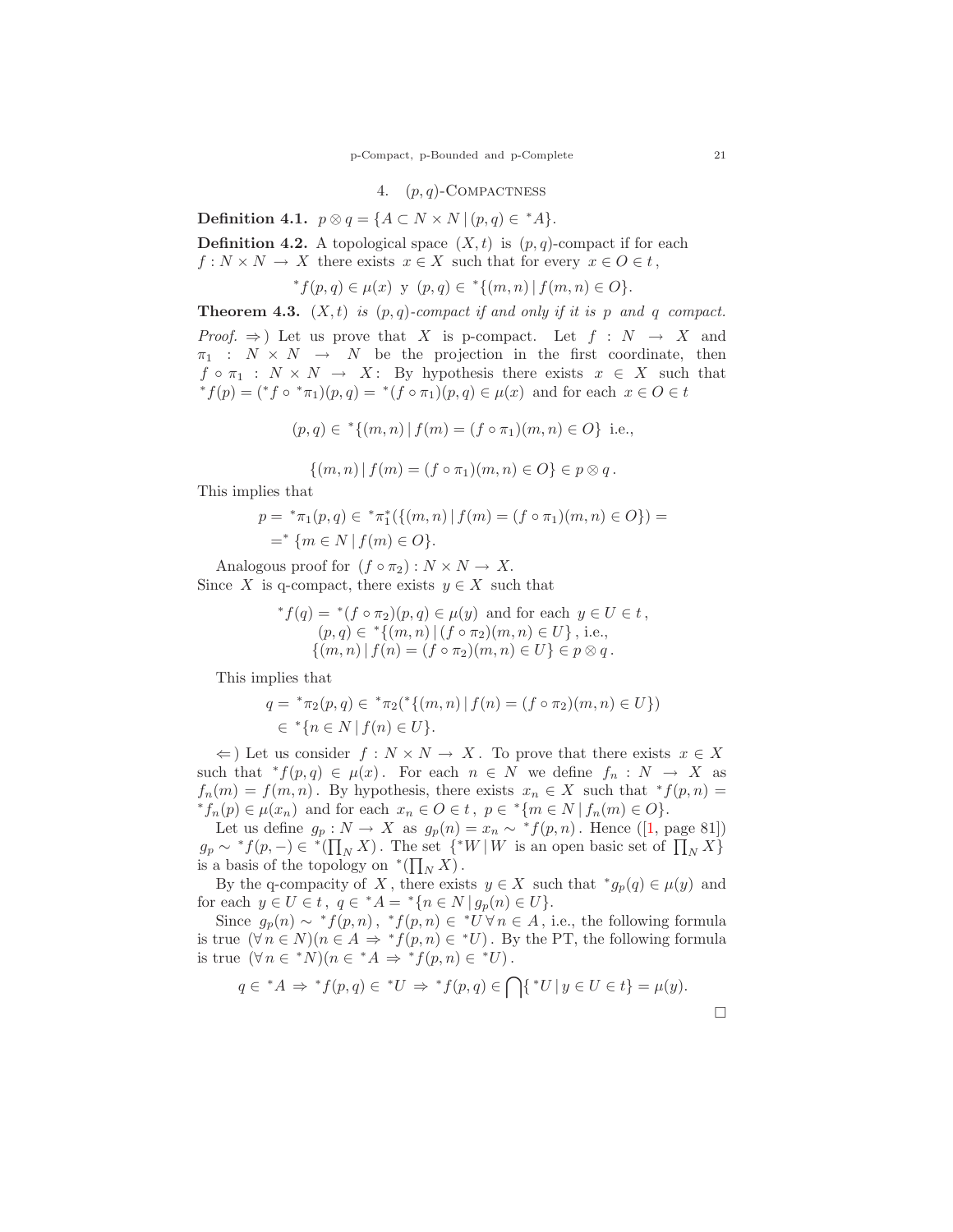#### 5. p-totally bounded and p-complete

**Definition 5.1.** All uniform space  $(X, t)$  is completely regular, let us denote by  $\{\rho_i\}_J$  the saturated family of pseudometrics that define the topology t given by the uniformity U. We recall that for each  $z \in {}^*X$ 

$$
o(z) = \{ y \in {}^*X \mid \rho_j(y, z) \approx 0 \,\,\forall \, j \in J \}
$$
 [1, 5]

$$
\mu(z) = \bigcap \{ \,^*V(x) \, | \, V \in U, \, x \in X, \, z \in \,^*V(x) \}
$$

Every  $V \in U$  is  $V = \{(x, y) \in X \times X \mid \rho_i(x, y) < \epsilon\}$  for some  $\epsilon > 0$  and some pseudometric  $\rho_j$ , also denoted by  $V = V_j^{\epsilon}$ .

For all  $z \in {}^*X$ ,  $\mu(z) \supset o(z)$  and for all  $x \in X$ ,  $\mu(x) = o(x)$ For  $(X, t)$  we define the set

$$
pns * X = \{ z \in *X \mid \mu(z) = o(z) \}.
$$

Proposition 5.2.  $z \in pns^*X \Rightarrow \mu(z) \subset pns^*X$ .

*Proof.* If  $z \in {}^*X$  and  $w \in \mu(z)$  then  $o(w) \subset \mu(w) \subset \mu(z)$  and  $o(w) = o(z)$ If  $z \in pns^*X$  then  $\mu(z) = o(z) = o(w) \subset \mu(w) \subset \mu(z)$ , i.e.,  $o(w) = \mu(w)$ thereby  $w \in pns^*X$ .

**Proposition 5.3.**  $z \in pns^*X \Leftrightarrow given \epsilon > 0$  and any pseudometric  $\rho_j$  there exists  $x_i \in X$  such that  $^* \rho_i(z, x_i) < \epsilon$ .

*Proof.*  $\Rightarrow$  Let  $z \in pns^*X$  be given, then,  $o(z) = \mu(z)$ . For any  $\epsilon > 0$ , a pseudometric  $\rho_j$  and  $V = V_j^{\epsilon} \in U$ . Since  $o(z) \times o(z) \subset V$ ,  $\mu(z) \times \mu(z) \subset V$ , PC tells us that there exists  $D \in {}^*F_{\mu(z)}$  such that  $D \subset \mu(z)$ , there exists  $D \in {}^*F_{\mu(z)}$  such that  $D \times D \subset {}^*V$ , hence, by PT, there exists  $D \in F_{\mu(z)}$ such that  $D \times D \subset V$ .

 $D \in F_{\mu(z)} \Rightarrow \mu(z) \subset {}^*D \Rightarrow \{z\} \times {}^*D \subset {}^*V \Rightarrow (z,x) \in {}^*V$  for all  $x \in D \subset X$ , i.e.,  $\rho(z, x) < \epsilon$  for all  $x \in D$ 

 $\Leftarrow$ ) Let  $w \in \mu(z)$ ,  $\epsilon > 0$  be given and  $(z, x_j) \in {^*V_j}^{\frac{\epsilon}{2}} = \{(x, y) | \rho_j(x, y)$  $\frac{\epsilon}{2}$ . Since  $w \in {^*V}^{\frac{\epsilon}{2}}_j(x_j)$  and  ${}^*\rho_j(w,z) \leq {}^*\rho_j(w,x_j) + {}^*\rho_j(x_j,z) < \frac{\epsilon}{2} + \frac{\epsilon}{2} = \epsilon$ . This implies that  $w \in {}^{*}V_{j}^{\epsilon}(z)$  and therefore  $w \in o(z)$ , i.e.,  $\mu(z) \subset o(z) \subset$  $\mu(z)$ .

Corollary 5.4.  $z \in pns^*X \Leftrightarrow F_{\mu(z)}$  is a Cauchy filter

**Remark 5.5.**  $\hat{X} \subset pns^*X \subset {}^*X \quad \hat{X} = pns^*X \Leftrightarrow X$  is complete  $pns^*X =$ <sup>\*</sup> $X$   $\Leftrightarrow$  X is totally bounded

**Definition 5.6.**  $(X, t)$  is p-totally bounded if for each function  $f: N \to X$ , <sup>∗</sup>f(p) ∈ pns <sup>∗</sup>X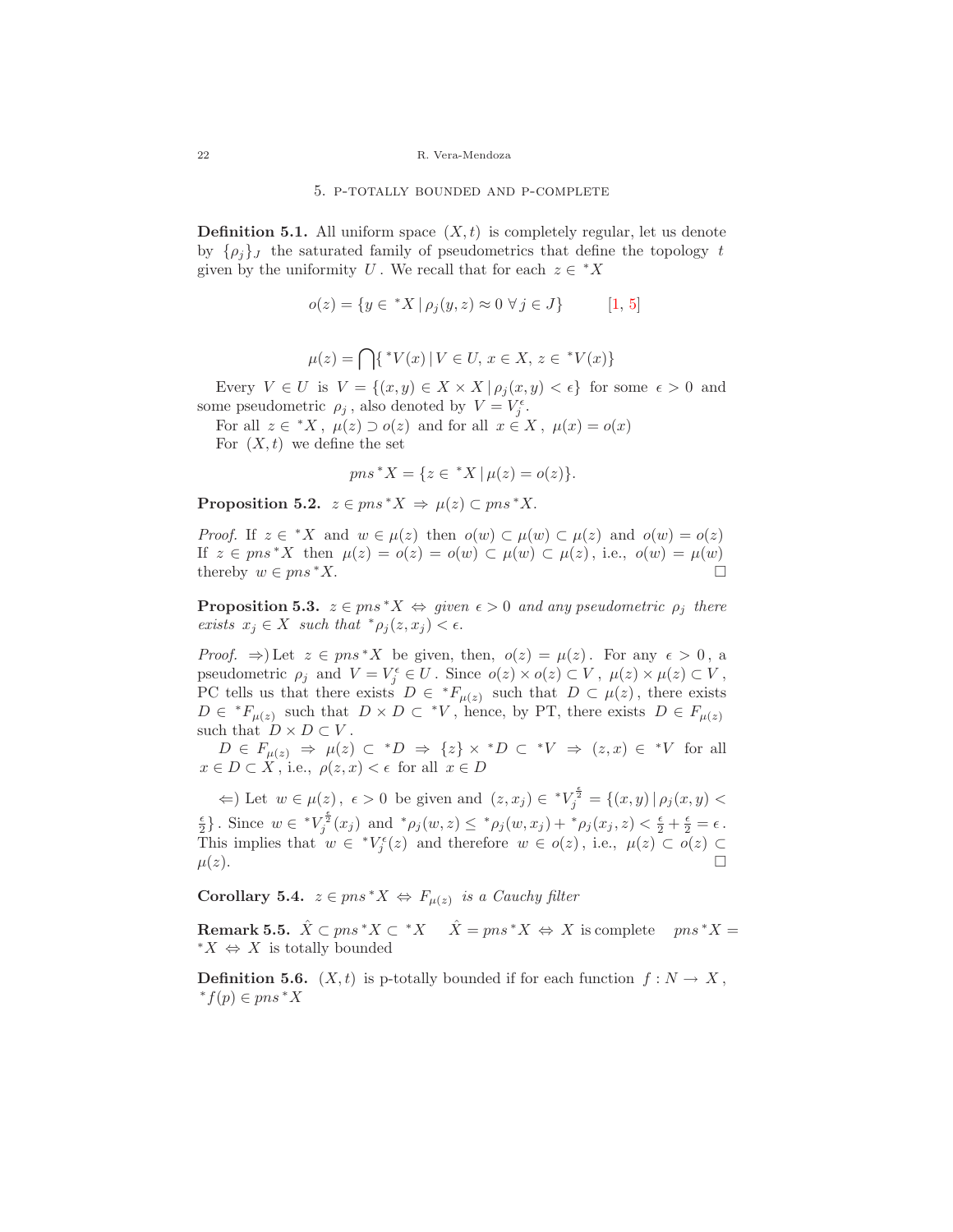**Lemma 5.7.** *p*-compact  $\Rightarrow$  *p*-totally bounded.

*Proof.*  $\widehat{X}$  ⊂  $pns * X$  ⊂ \*X.

**Lemma 5.8.** X is p-totally bounded  $\Leftrightarrow \beta'_pX \subset pns^*X$ .

*Proof.* 
$$
\Rightarrow
$$
) X p-totally bounded  $\Rightarrow$  \*f(p)  $\in$  pns \*X  $\Rightarrow$   $\mu$ (\*f(p))  $\subset$  pns \*X.

**Corollary 5.9.** X is p-totally bounded for all  $p^*N \setminus N \iff \bigcup_p \beta'_p X \subset pns^*X$ .

**Lemma 5.10.**  $(X,t)$  totally bounded  $\Rightarrow$  p-totally bounded for all  $p^*N \setminus N$ .

*Proof.*  $\Rightarrow$ ) Totally bounded implies  $pns * X = X$ .

**Lemma 5.11.** If  $(X, t)$  is a complete space then X p-compact  $\Leftrightarrow$  p-totally bounded.

*Proof.* Complete implies  $\hat{X} = pns * X$ .

\* $f:$  \* $N$  → \* $X$  always is a  $\tau_U$ -continuous function.

**Proposition 5.12.** X is p-totally bounded  $\Leftrightarrow$  every  $f : N \to X$  is a continuous function in p with the  $\hat{\tau}_U$  topology.

*Proof.*  $\Rightarrow$  ) Since  ${}^*f(p) \in pns * X$ ,  $\mu({}^*f(p)) = o({}^*f(p))$ , since  ${}^*f$  is a continuous function with  $\tau_U$ ,  ${}^*f(o(p)) = {}^*f(\mu(p)) \subset \mu({}^*f(p)) = o({}^*f(p))$  then it also is a continuous function in p with  $\hat{\tau}_U$  (Cauchy's Principle, Theorem 8.1.4,  $|5|)$ 

 $\Leftarrow$ ) Let  $f: N \to X$  be a continuous function in  $p \in N$  with  $\tau_U$ .

To prove that  ${}^*f(p) \in pns * X$ , that is,  $\mu({}^*f(p)) = o({}^*f(p))$ , for this only left to prove that  $\mu({}^* f(p)) \subset o({}^* f(p))$ 

We recall that  $F_p = \{A \subset N \mid p \in {}^*A\} \subset P(N)$  is a Cauchy filter and so is the filter G generated by the image of  $f(F_p)$ .

Claim:  $\mu(G) = \mu({}^*f(p)).$ 

Since  ${}^*f(p) \in \mu(G)$ ,  $\mu(G) \subset \mu({}^*f(p)).$ 

On the other hand,  $*f(p) \in *S \Rightarrow f^{-1}(S) \in F_p$  thereby  $S \supset f(f^{-1}(S)) \in$ G therefore  $S \in G$ .

Let  $V \in U$  and  $A \in F_p$  be given such that  ${}^*f({}^*A) \subset {}^*V(p)$  ( $\hat{\tau}_U$ -continuity of  $*f$  in p). This tells us that  $\mu(G) \subset o(*f(p))$ , therefore

$$
\mu({}^*f(p)) \subset o({}^*f(p)).
$$

 $\Box$ 

Corollary 5.13.  ${}^*f(p) \in pns * X \Leftrightarrow {}^*f$  is  $\hat{\tau}_U$ -continuous in p.

**Proposition 5.14.**  $pns * X$  is the biggest subset of  $*X$  containing X such that  $\tau_U$  and  $\hat{\tau}_U$  agree.

**Theorem 5.15.**  $(X, t)$  is totally bounded  $\Leftrightarrow \tau_U = \hat{\tau}_{(*)U}$ .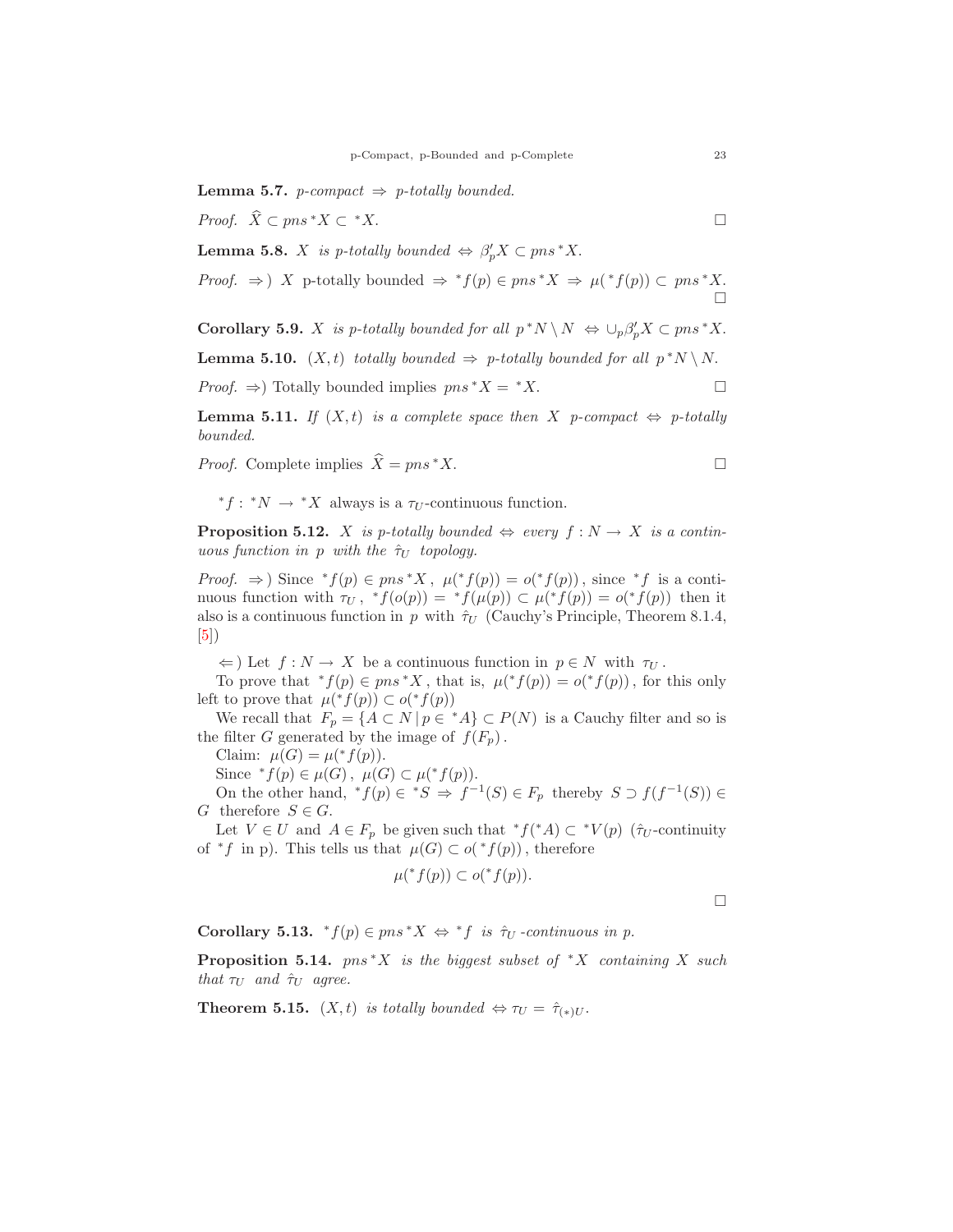**Corollary 5.16.** If  ${}^*X = \bigcup_p \beta'_p X$  and X is p-totally bounded for all  $p^*N \setminus N$ , then X is totally bounded.

**Definition 5.17.**  $(X, t)$  is p-complete if any function  $f: N \to X$ ,  $^*f(p) \in$  $pns * X \Rightarrow * f(p) \in X.$ 

**Proposition 5.18.** *p-compact*  $\Leftrightarrow$  *p-complete and p-totally bounded.* 

**Definition 5.19.**  $p \leq_{ta} q$  if q-totally bounded  $\Rightarrow$  p-totally bounded.  $p \leq_{cc} q$  if q-complete  $\Rightarrow$  p-complete.

#### Questions 2.20 and 2.21

In [\[3\]](#page-8-1) appeared Q 2.20 and Q 2.21 (open questions) whose nonstandard versions are:

Q 2.20: Is there  $p \in N \setminus N$  such that  $T_C(p) \cap wP = \emptyset$ ?

 $T_C(p) = \{q \in {^*N} \mid q \leq_C p \text{ and } p \leq_C q\}$ 

Q 2.21: Is  $\beta' N \cap wP \neq \text{ for all } p \in^* N \setminus N$ ? or Is there  $p \in N \setminus N$  such that  $\beta' N \cap wP = \varnothing$ ?

I will prove that if Q 2.21 is true then Q 2.20 is true.

Definition 5.20. For  $q \in N \setminus N$ ,

$$
N_q = \{ p \in^* N \mid q \notin \beta'_p N \}.
$$

Remark 5.21.

1.-  $N_p \subset N_q \Rightarrow p \in \beta'_q N$ .

2.- For all  $f: N \to N$ ,  ${}^*f(N_q) \subset N_q$ .

**Definition 5.22.** We will say that  $N_q$  is p-compact if each function  $f : N \to$  $N_q \hookrightarrow N$ , its extension  $\hat{f}: N \to N$  satisfies  $\hat{f}(p) \in N_q$ .

Remark 5.23.  $N_q$  p-compact  $\Rightarrow p \in N_q$ .

**Definition 5.24.**  $p \in K \setminus N$  is a weak P-point if  $p \notin C \subset K \setminus N \Rightarrow p \notin \overline{C}$ .

We denote the set of weak P-points by  $wP$ .

**Theorem 5.25.**  $q \in wP \Rightarrow N_q$  p-compact for all  $p \in N_q$ .

**Theorem 5.26.**  $p \leq_C q$  and  $p \in wP \Rightarrow N_p \subset N_q \Rightarrow p \in \beta'_q N$ .

*Proof.* If there is some  $z \in N_p \setminus N_q$  then both  $N_p$  is z-compact and  $q \in \beta_z' N$ . Hence, there is  $f: N \to N$  such that  $q \in {}^*A \Leftrightarrow {}^*f(z) \in {}^*A$  for all  $A \subset N$ which implies that  $\hat{g}(q) \in N_p$  since  $\hat{g}({}^*f(z)) \in N_p$  for all  $g: N \to N_p$ 

Therefore  $N_p$  is q-compact and, because  $p \leq_C q$ ,  $N_p$  is p-compact then (Theorem 5.25)  $p \in N_p$ . This contradiction tells us that there is not  $z \in$  $N_p\setminus N_q$ .